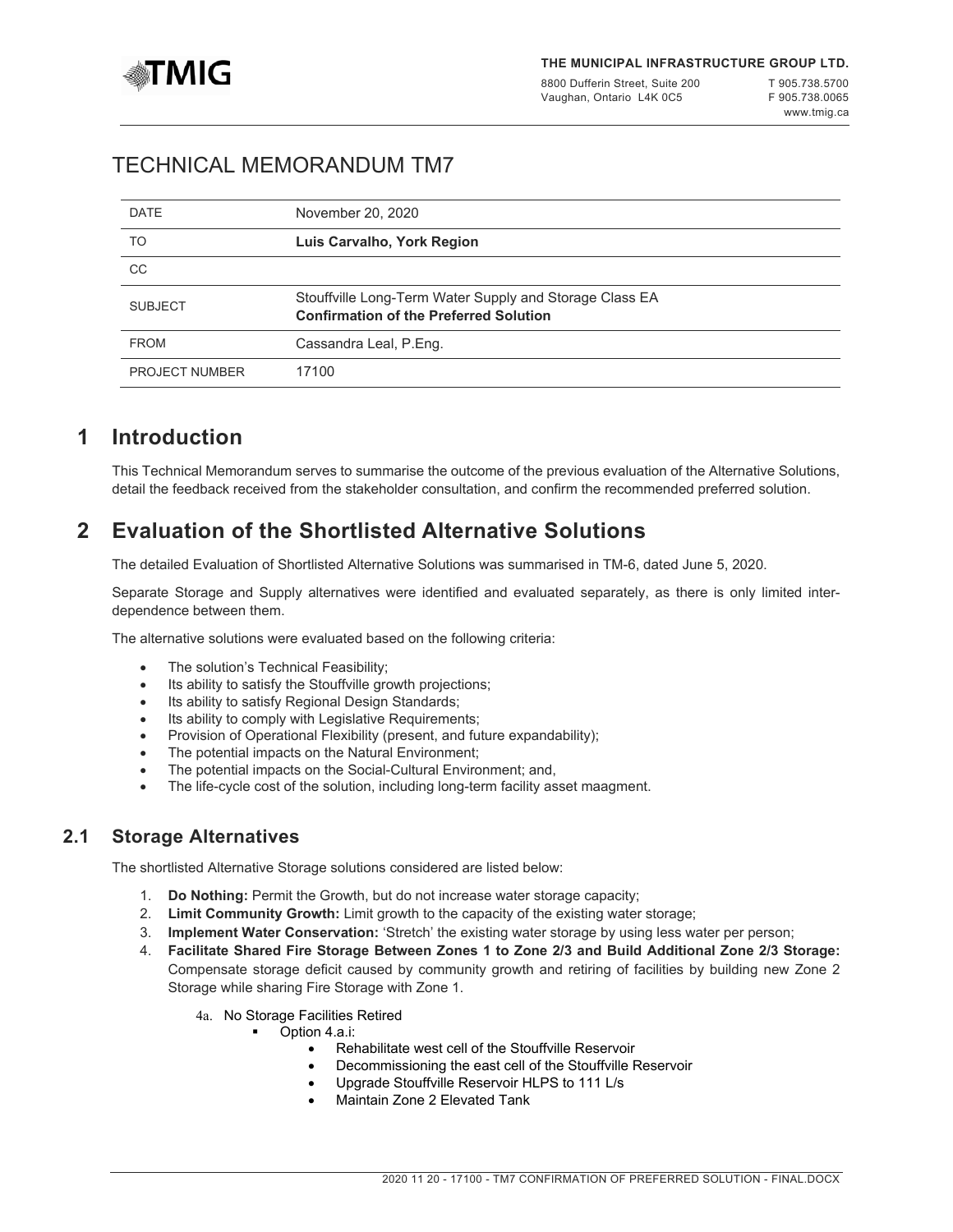

- Construct New PRV Chamber
- Option 4.a.ii:
	- Rehabilitate both cells of the Stouffville Reservoir
	- Upgrade Stouffville Reservoir HLPS to 190 L/s
	- Maintain Zone 2 Elevated Tank
	- Construct New PRV Chamber
- 4b. Retire Zone 2 Elevated Tank
	- Option 4.b.i:
		- Build New Storage Facility (2,229 m<sup>3</sup>)
		- Rehabilitate west cell of the Stouffville Reservoir
		- Decommission east cell of the Stouffville Reservoir
		- Upgrade Stouffville Reservoir HLPS to 111 L/s
		- Decommission Zone 2 Elevated Tank
		- Construct New PRV Chamber
	- Option 4.b.ii:
		- Build New Storage Facility (93 m<sup>3</sup>)
		- Upgrade Stouffville Reservoir (Both East and West Cells)
		- Upgrade Stouffville Reservoir HLPS to 190 L/s
- 4c. Retire Stouffville Reservoir and High Lift Pumping Station (HLPS)
	- Build New Storage Facility (1,825 m<sup>3</sup>)
	- Maintain Zone 2 Elevated Tank
	- Decommission Stouffville Reservoir (Both Cells) and HLPS
	- Construct New PRV Chamber
- 4d. Retire Stouffville Reservoir, HLPS and Zone 2 Elevated Tank
	- Build New Storage Facility  $(5,225 \text{ m}^3)$
	- Decommission Stouffville Reservoir (Both Cells)
	- Decommission Zone 2 Elevated Tank
	- Construct New PRV Chamber

Following the evaluation process the recommended preferred solution was determined to be Alternative 4.a.i.

### **2.2 Supply Alternatives**

The shortlisted Alternative Supply solutions considered were as follows:

- 1. **Do Nothing:** Permit the Growth, but do not increase the water supply;
- 2. **Limit Community Growth:** Limit growth to the capacity of the existing water supply;
- 3. **Implement Water Conservation:** 'Stretch' the existing water supply by using less water per person;
- 4. **Expand Existing Wells:** Retire Well 3 and replace that supply capacity at existing well site(s)

Following evaluation, the recommended preferred solution was determined to be Alternative 1, Do Nothing.

## **3 Stakeholder Consultation**

The evaluation of the Alternative Solutions and the recommendation that Storage Alternative 4.a.i. and Supply Alternative 1 be accepted as preferred was presented to project stakeholders at the following events:

- June 11, 2020: Phase 2 Consultation with the Toronto and Region Conservation Authority
- August 6 August 20, 2020: Virtual Public Open House #2 Event
- September 11, 2020: Consultation with the Town of Whitchurch-Stouffville
- First Nations Consultation: Through the Notice of Virtual Open House, and through follow-up by telephone

The Consultation Meeting Notes and Open House #2 Summary Report are included in **Appendix A**.

The Evaluation and Ranking display board that was presented at Open House #2 is included in **Appendix B**.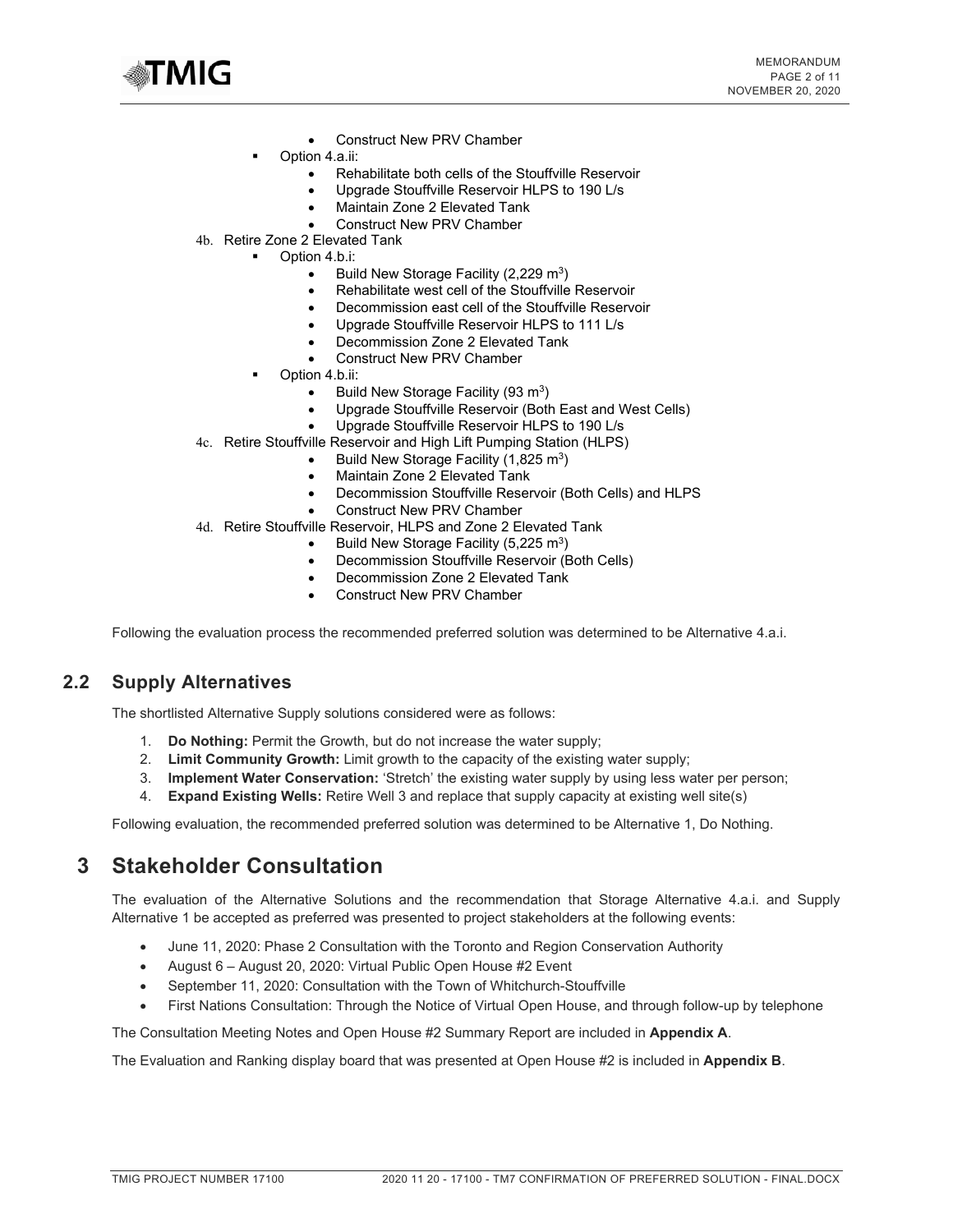

Overall, the conservation authority, the Town of Whitchurch-Stouffville and the Open House Attendees appreciated that the preferred alternatives maintained and rehabilitated existing facilities rather than construct new facilities. There has been no objections on the preferred solutions.

## **3.1 Toronto and Region Conservation Authority (TRCA)**

The Project Team met with TRCA on June 11, 2020 and received comments on June 24, 2020 and September 16, 2020. Several comments were received and addressed.

TRCA requested confirmation whether the proposed works will be within floodplain limits. There is a non-evaluated wetland west of the reservoir site, and there are surrounding watercourses to the sites. The scale of the potential works on the site do not trigger a wetland delineation. These watercourses are small in scale and mitigation measures will be implemented – as necessary – during construction.

Another comment received pertained to the impervious cover based on the preferred design alternative. The works at the existing Stouffville Reservoir will include increasing the booster station capacity. There is a possibility that the station will require additional footprint, which would then require rainfall runoff to be managed.

There would likely be no increase to impervious cover at the existing Zone 2 Elevated Tank site. This site would just consist of rehabilitation of the existing tank.

The last comment received pertained to erosion and sediment control. This is described in the Mitigation Measures in the Project File Report and will be a key consideration during the preliminary and detailed design phases.

## **3.2 Town of Whitchurch-Stouffville**

The Project Team initiated consultation with the Town of Whitchurch-Stouffville on September 11, 2020. Through this meeting, several questions and comments were raised.

The Town questioned the population numbers utilized in this project. The 2041 community population is presently set to 64,500 (residents plus jobs). While the Town's Master Plan update is expected to consider an "accelerated growth" of 87,500 (residents plus jobs) the Region must deliver infrastructure based on the current Official planning estimates.

It was also noted that the infrastructure recommendations are scalable, to a degree and that this was reflected in the scoring of the evaluation criteria.

It is also discussed that it is the Region's responsibility to supply the Town with sufficient daily water supply at an appropriate pressure while it is then the Town's responsibility to design their water distribution system such that hydraulic losses are acceptable. The recommended alternative was hydraulically modelled and it confirmed that a reduction in water pressure will be minor (see Section 5.1.4).

## **3.3 First Nations Consultation**

Through the Class EA process, the following First Nations were identified as stakeholders, due to their historical ties to this part of Ontario, and previous consultation with these First Nations in previous Class EAs within York Region:

| Alderville First Nation      | <b>Beausoleil First Nation</b> | <b>Curve Lake First Nation</b> |
|------------------------------|--------------------------------|--------------------------------|
| Georgina Island First Nation | Hiawatha First Nation          | Huron-Wendat Nation            |
| Metis Nation of Ontario      | New Credit First Nation        | Rama First Nation              |
| Scugog First Nation          |                                |                                |

The First Nations listed above were contacted at the following steps of the overall Class EA Process:

• **Notice of Commencement and Open House #1 (November 14, 2017):**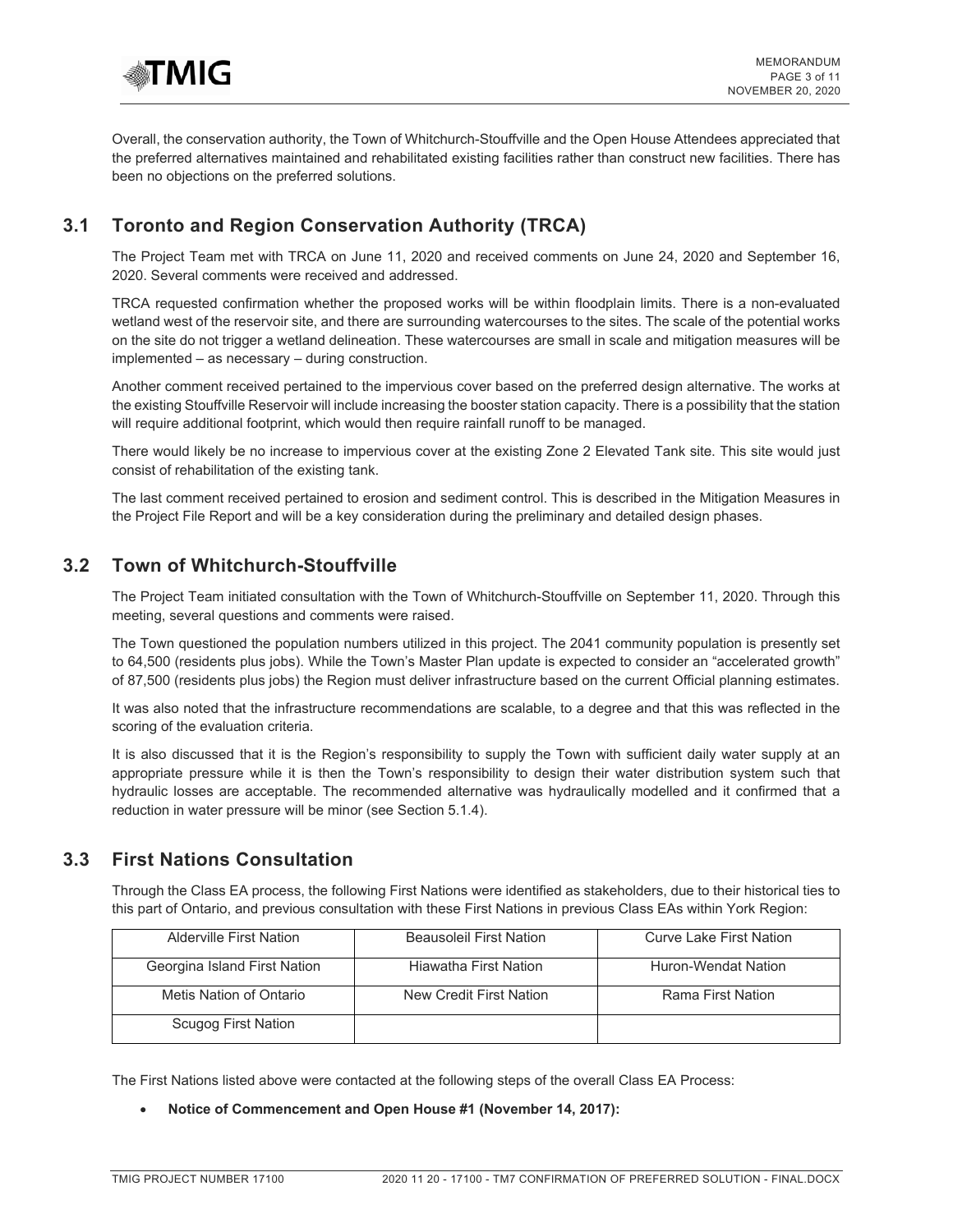

- o Notices sent by Mail and E-Mail, including the Open House Materials
- **Detailed Inventory of the Environments (August 1, 2018):** 
	- o All First Nations were mailed copies of the Archaeological, Natural and Socio-Cultural investigations
	- $\circ$  The letter also included a formal offer to consult specifically with any First Nation that had a particular interest in the project
	- $\circ$  We also requested confirmation of whether any of the First Nations required a specific consultation [none requested a specific meeting]
- **Notice of Virtual Open House #2 (June to August 2020):** 
	- o Contracted all First Nations by telephone to advise of upcoming Public Consultation Centre (June 9, 2020)
	- $\circ$  Sent Notice of Open House #2 by e-mail (August 7, 2020). The e-mail included the Open House **Materials**
	- o Follow-up phone calls (early September) were completed to confirm receipt of the materials, and to re-confirm whether a specific consultation was required [none requested a specific meeting]. At this time, some First Nations requested copies of the environmental investigations to be e-mailed again.

None of the First Nations provided any comment on any aspects of the Class EA, nor did they voice any objection to the recommended preferred solutions. At no point through the process did any of the First Nations accept the Study Team's offer of scheduling a specific consultation (in-person meeting or video-conference).

## **4 Recommendations**

Based on the evaluation undertaken and the feedback received, we recommend that the preferred Storage Alternative is Alternative 4.a.i and the preferred Supply Alternative is Alternative 1. Alternative 4.a.i involves the following individual works:

- Shared Fire Storage Between Zones 1 and 2/3;
- Construction of a new PRV Chamber to provide redundancy in the transfer of water from Zone 1 to Zone 2 during fire or emergency conditions
	- o Timing = initiate in 2021
- Decommissioning of the East Cell at the Stouffville Reservoir
	- o Timing = in service by 2027
- Rehabilitation of the West Cell of the Stouffville Reservoir (2,996 m<sup>3</sup>)
	- o Timing = in service by 2027
- Upgrades to the HLPS to allow for 110 L/s firm pumping capacity (3 Pumps, 2 Duty/1 Standby)
	- o Timing = in service by 2026 (consider advancing reservoir works)
- o Timing = in service by 2041 • Future Rehabilitation to allow the Zone 2 Elevated Tank to remain operational past 2041 (3,400 m3)

Further technical details for both are provided below.

## **4.1 Storage Recommendation**

The Zone 2+3 storage requirement based on the 2041 population projection is  $5,225 \text{ m}^3$ , with the provision of Fire Storage from the Zone 1 Elevated Tank. The Zone 2+3 volume, then, only needs equalization storage and emergency storage.

As described in Technical Memorandum 6, the 2041 storage requirements are greater than the 2041 effective storage available in Zone 2 (1,242 m<sup>3</sup> of *effective* storage in the Stouffville Reservoir, and no Zone 2 Elevated Tank). Therefore, an additional storage capacity of  $3,983$  m<sup>3</sup> is required. This volume is provided by the preferred solution.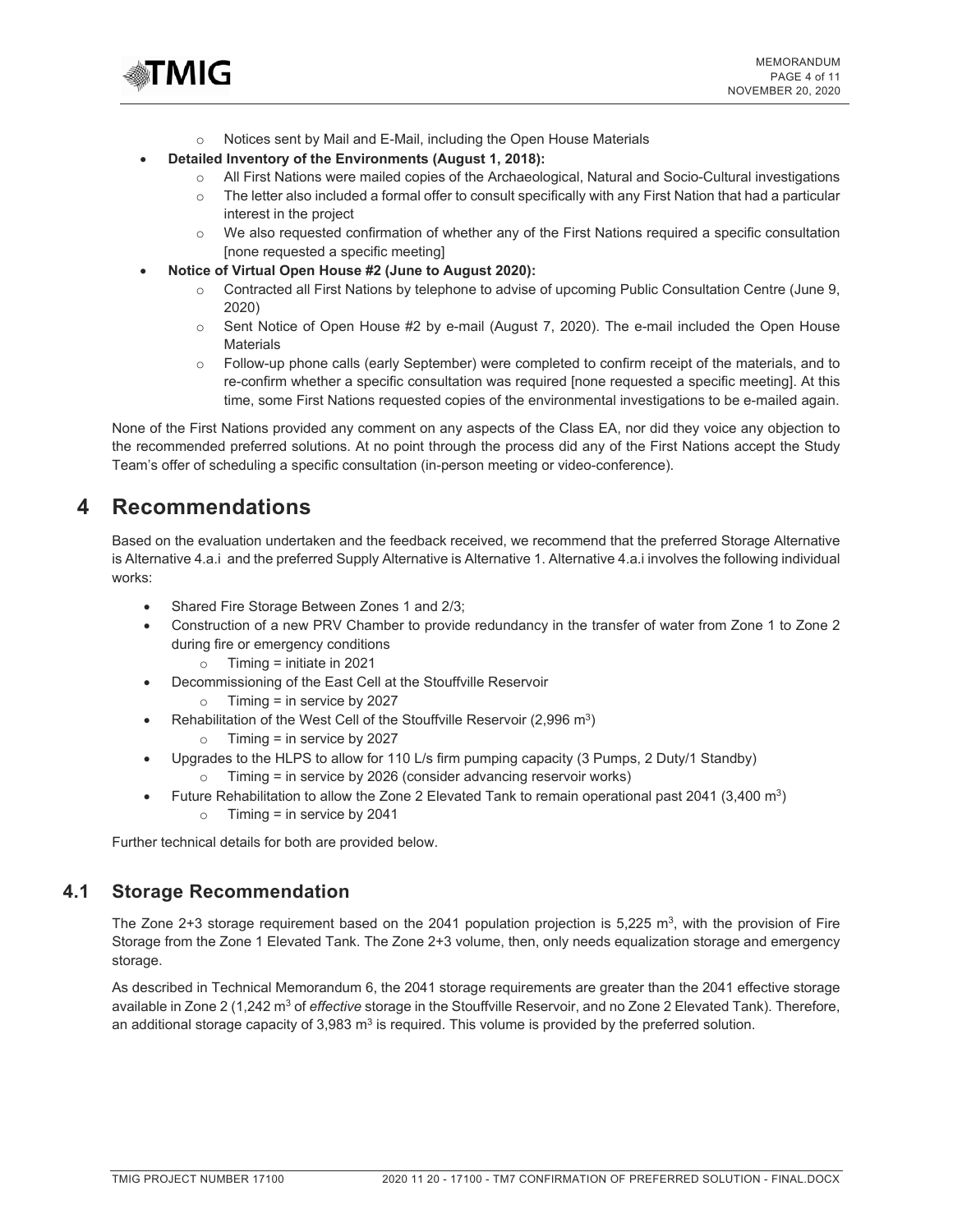

The preferred solution includes:

- 1. **Upgrading the West Cell of the Stouffville Reservoir**, to extend design service life;
- 2. **Increasing the capacity of the Highway 48 Stouffville High-Lift Pumping Station**, to increase the effective storage within the West Cell of the Stouffville Reservoir;
- 3. **Retiring the East Cell of the Stouffville Reservoir**, as that volume is not required;
- 4. **Rehabilitating the Zone 2 Elevated Tank**, to extend its service life beyond 2041; and,
- 5. **Constructing a secondary PRV chamber from Zone 1 to Zone 2**, to facilitate sharing of the Zone 1 fire storage volume.

It is noted that the existing McCowan PD6 Reservoir provides water *supply* to Stouffville, but there is no *storage* allocation to Stouffville at this reservoir. The full storage volume at McCowan is dedicated to the needs of York PD6.

#### **4.1.1 Upgrade the Stouffville Reservoir – West Cell**

This upgrade will consist of pouring a new concrete liner within the existing reservoir, effectively restoring the Reservoir to "new" condition, and therefore extending its service life by another 50+ years. A new partition wall is also recommended, creating a dual-cell reservoir which provides for operation and maintenance needs. This will result in an available storage volume of 2,996 m<sup>3</sup>. While this is less than 5,143 m<sup>3</sup> that is available today, limitations in the highlift pumping station capacity limits the existing *effective* storage volume to just 1,242 m3. Approximate timing for this upgrade has been determined as 2027, but coordinating this work with the upgrades to the high-lift pumping station should be considered.

#### **4.1.2 Upgrade the High-Lift BPS**

The High-Lift Booster Pumping Station (BPS) currently has a lower capacity (45 L/s) than the combined capacities of Wells 5 and 6 (60.5 L/s).

By upgrading the High Lift Pumping Station to 110 L/s, with three pumps (2 duty, 1 standby), a sufficient volume of water could be supplied from the reservoir in addition to the maximum day production capacity is being supplied by Wells 5 and 6 (up to 60.5 L/s). This upgrade will allow the Region to use the entire West Cell volume as effective equalization and emergency storage. Approximate timing for this upgrade has been determined as 2026.

#### **4.1.3 Rehabilitate Zone 2 Elevated Tank**

The preferred solution includes rehabilitation of the existing Zone 2 Elevated Tank. The elevated tank was initially constructed in 1983 and was fully rehabilitated in 2020. This future rehabilitation will re-extend the service life of existing elevated tank, maintaining its storage capacity of  $3,400 \text{ m}^3$  to beyond 2041. Approximate timing for this upgrade has been determined as 2041.

#### **4.1.4 Decommission Stouffville Reservoir – East Cell**

The preferred solution includes decommissioning the East Cell of the Stouffville Reservoir. As stated above, the upgrades to the high-lift booster station will provide sufficient effective storage from just the West Cell. Approximate timing for the decommissioning of this cell has been determined as 2027, but coordinating this work with the upgrades to the high-lift pumping station should be considered.

#### **4.1.5 Install New Pressure-Reducing Valve**

A new pressure-reducing valve (PRV) should be installed to facilitate the sharing of Fire Storage between Zone 1 and Zone 2+3. There is an existing 250mm PRV within the Zone 1 Booster Pumping Station, but another PRV should be installed elsewhere in the system to provide redundancy to the existing PRV should it ever be out-of-service.

The new PRV should be designed to be able to provide a design fire-flow rate of 17,000 L/min (283 L/s) from the Zone 1 Elevated Tank to Zone 2. This work should be initiated in 2021 to provide redundancy to the existing PRV at the Zone 1 Booster Pumping Station.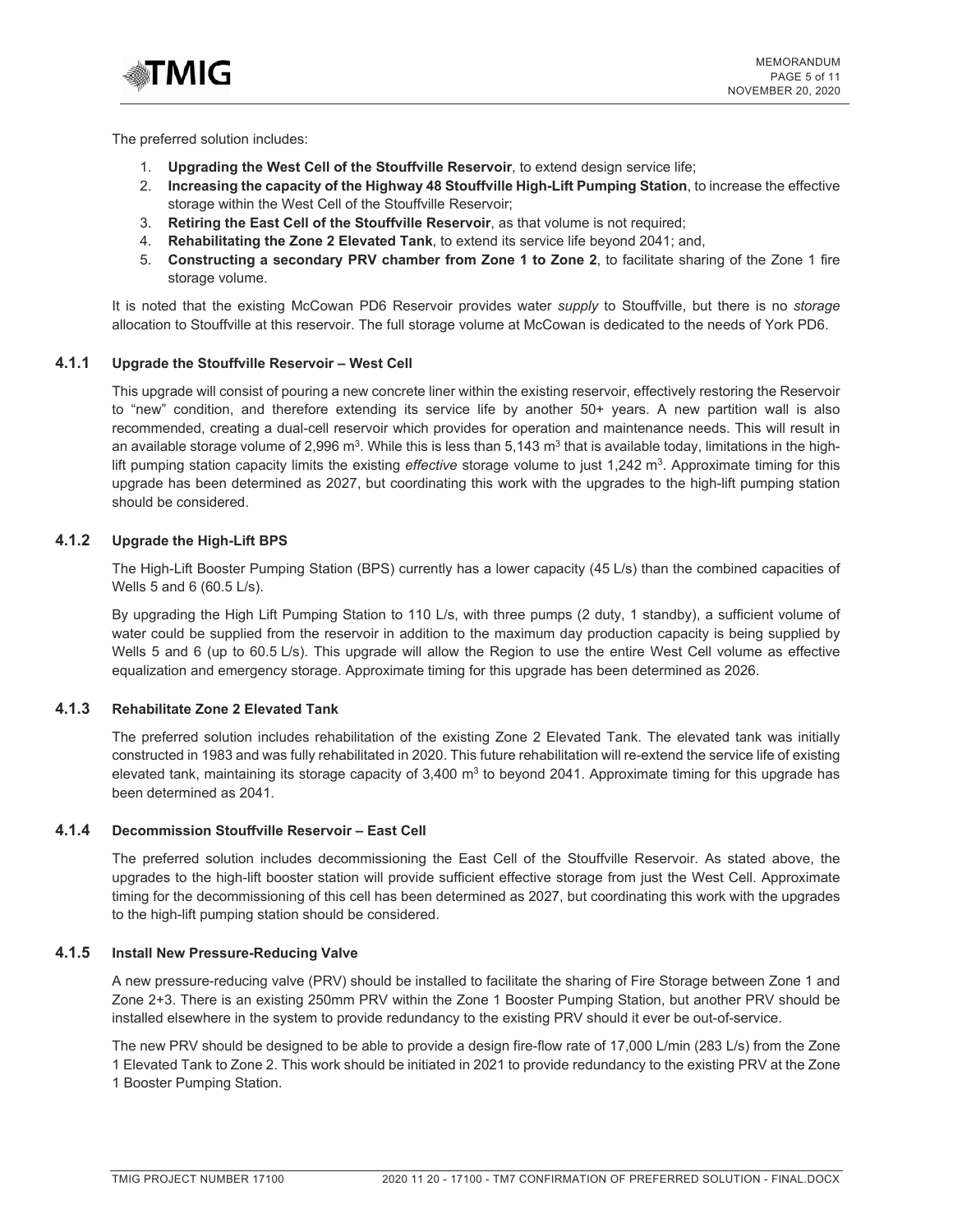

An appropriate location for this PRV would be at the existing Zone Boundary on Hemlock Drive, at any suitable location between the Millard Street (Zone 2) and Aspen Crescent (Zone 1). Both the Millard Street and Hemlock Drive watermains are 300 mm in diameter, and can convey the required 283 L/s fire flow at appropriate pressures. This location is also less than 1 km from the PRV at the Zone 1 Booster Pumping Station site, which will provide for a comparable pressure profile to the existing conditions if the PRV is set to provide a similar maximum hydraulic grade line elevation as the existing Zone 2 Elevated Tank.

#### **Figure 1: Proposed Zone 1 to Zone 2 PRV Location**



## **4.2 Supply**

The preferred solution for water supply is the "Do Nothing" alterative, as the existing wells are able to provide the average-day demands for the projected 2041 population. This "average-day" supply requirement is the Region's policy for Stouffville, with the additional supply to meet maximum day demands being provided by the Lake-based system (through the Stouffville Zone 2 Pumping Station).

This alternative does not mean that no work will be completed. This preferred solution allows for rehabilitation, maintenance and well replacement (like for like) of the five existing well facilities to maintain and extend their design service lives. Timing for the rehabilitation of the Wells has been determined as the following:

- Wells 1/2 = Beyond Planning Horizon of this EA
- Well  $3 = 2041$
- Wells 5/6 = 2027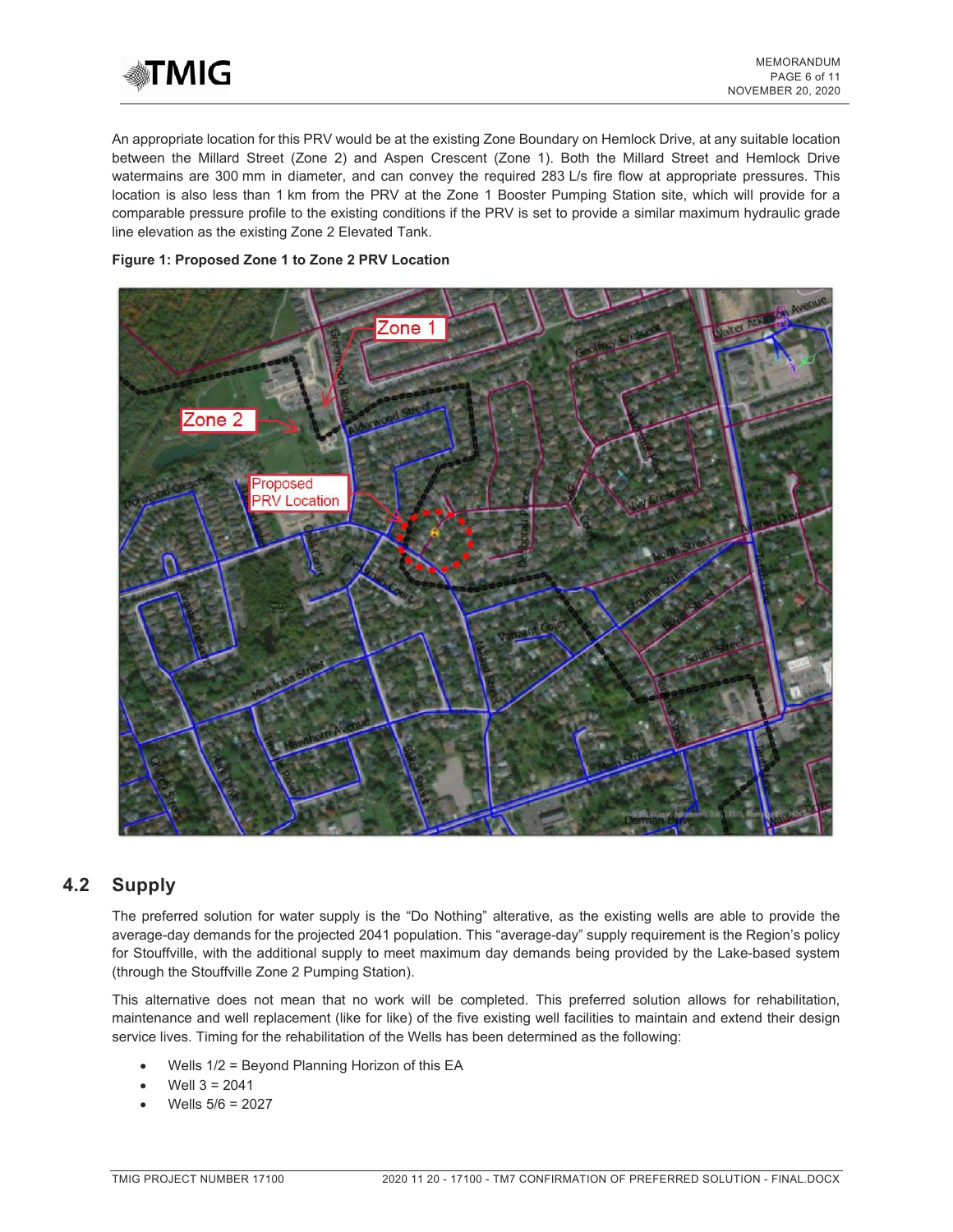

#### **4.2.1 Raw Water Quality Trending**

The Class Environmental Assessment reviewed raw water quality trends and noted that there is a gradual historical decline in some raw water quality parameters over time. This is not unexpected for well-based systems and should continue to be monitored over time.

The trending analysis indicates that Well 3 *could* exceed the proposed Minimum Acceptable Concentration for Manganese by approximately 2040, but this is based on a limited data set. Continued long-term groundwater quality monitoring is recommended to improve reliability of projections and reduce the effect of outlier data.

#### **4.2.2 Well Capacity Reviews**

It has been noted that while Wells 5 and 6 have a combined rated maximum day supply capacity of  $5,400$  m $3$ /day (62.5 L/s), hydrologic modelling of the wells has indicated that Well 5 can only produce 25.5 L/s when Well 6 is operating at 23 L/s. This results in a combined capacity of just 48 L/s. Additional testing of these wells is recommended to confirm whether there are any limitations when the two wells are operating in tandem, and whether modifications (to the wells or the operational practices) can be implemented such that the wells can produce a combine  $5,400 \text{ m}^3$  of water daily.

A 72-hour pumping test is recommended at wells PW5 and PW6 to better-define the long-term well capacity of these supply wells. The program of well performance testing and rehabilitation should continue to monitor and collect potential well yield declines, particularly at wells PW3, PW5 and PW6.

#### **4.2.3 Well Exploration Studies**

As a general best practice, it is recommended that the Region initiate well exploration studies in an attempt to identify potential new well sites, particularly at Well 3 which does have some water quality issues. While the results of this Class EA do not identify a specific need to establish new wells at this time, the factors noted above indicate a possibility of new wells ultimately being required if water quality or supply conditions change.

## **5 Impacts on System Pressures**

In this recommended alternative, the increase in effective storage at the Stouffville Reservoir site would be achieved by upgrading the HLPS, which is located adjacent to the Stouffville Reservoir, to pump at 110 L/s, which is more than twice the current rate of 46 L/s. The resulting hydraulics conditions associated with this change have been modelled and are documented below.

#### **5.1.1 Hydraulics from the Reservoir to the Network**

There is a 400 mm watermain that connects the Stouffville Reservoir/HLPS to the distribution system. At a rate of 110 L/s, approximately 5 m of headloss will be generated, based on a velocity of 0.87 m/s. The existing 400 mm watermain can handle the increased flow and pressure, and no additional piping infrastructure is required for this scenario.

#### **5.1.2 Hydraulics from the Network to Reservoir**

The lowest hydraulic grade line (HGL) elevation at the connection point from the reservoir to the distribution system is 315 m, with the Top Water Level (TWL) at the Stouffville Reservoir of 308 m. The distribution system can therefore fill the Stouffville Reservoir to the TWL, even with 5 m of headloss through the 400 mm connection (315m – 5m = 310m, greater than TWL). This would allow the distribution system to re-fill the Stouffville Reservoir (through a backflow valve) at a rate slightly exceeding 110 L/s. The reservoir would not have to only be re-filled from the Well 5 and Well 6 pumps, as is the case currently.

#### **5.1.3 Hydraulics from Zone 1 Elevated Tank to the Zone 2 Elevated Tank**

The existing 250mm PRV (at the Zone 1 BPS) is currently capable of transferring water from Zone 1 to Zone 2 at more than 283 L/s, which is the fire flow demand for the storage calculation. As such, a fire flow within Zone 2 – which would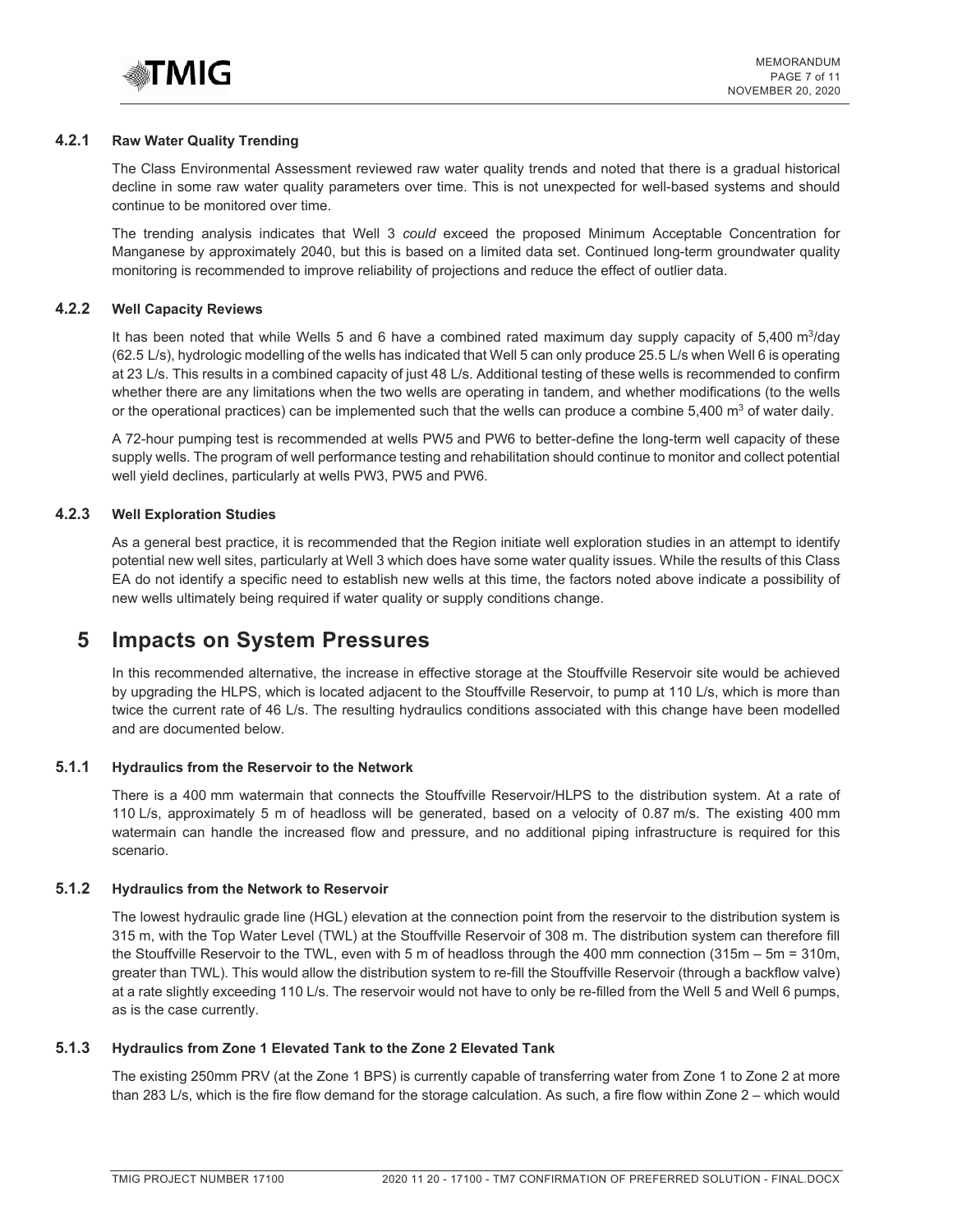

normally be supplied from the Zone 2 Elevated Tank – can be transferred from Zone 1 to Zone 2 at 190 L/s. As such, the fire storage volume within the Zone 1 Elevated Tank can also provide protection to Zone 2+3 (via PRV's from Zone 2 to Zone 3.

A redundant location for a second PRV is proposed along Hemlock Drive in order to provide security in the event that the existing PRV is ever out of service.

#### **5.1.4 Impact on Existing System Pressures**

In order to assess the overall impacts to the system resulting from the implementation of the preferred alternative, a review of the minimum pressures observed at several key locations throughout the modelled network are provided in Table 5-1. These pressures represent the minimum pressure experienced at that location, under maximum day demands, the varying demand profile, and wells cycling based on elevated tank levels.

| <b>Junction</b><br>ID | <b>Description</b>                                              |     | <b>Existing</b><br><b>Demands</b> |     | <b>Recommended</b><br><b>Alternative with</b><br>2041 Demands |          | <b>Difference</b> |
|-----------------------|-----------------------------------------------------------------|-----|-----------------------------------|-----|---------------------------------------------------------------|----------|-------------------|
|                       |                                                                 | kPa | psi                               | kPa | psi                                                           | kPa      | psi               |
| $J-24$                | Connection<br><b>McCowan</b><br>from<br>reservoir to the system | 573 | 83                                | 546 | 79                                                            | $-27$    | $-4$              |
| 769                   | Zone 3                                                          | 568 | 82                                | 568 | 82                                                            | $\Omega$ | $\Omega$          |
| 718                   | Southern point in Zone 2                                        | 639 | 93                                | 629 | 91                                                            | $-10$    | $-2$              |
| $J-40$                | Low point in Zone 2                                             | 687 | 100                               | 680 | 99                                                            | $-7$     | $-1$              |
| 298                   | Connection point from wells 1 and 2<br>to the system            | 619 | 90                                | 624 | 91                                                            | $+5$     | $+1$              |
| 82                    | Stouffville<br>Connection<br>from<br>Reservoir to the system    | 394 | 57                                | 366 | 53                                                            | $-28$    | $-4$              |
| 316                   | High point in Zone 2                                            | 332 | 48                                | 334 | 49                                                            | $+2$     | $+1$              |

#### **TABLE 5-1: COMPARISON OF MODELLED MAXIMUM DAY PRESSURES IN THE SYSTEM**

The recommended system modifications will have very little impact on the existing pressures – to a maximum reduction of just 4 psi. It should be noted that the details included in the above table also consider that there is greater overall system demand in the "Recommended Alternative" Scenario, meaning that the overall supply into the system has increased. That means that the wells are generally cycling a little more frequently, and that the lake-based system is supplying more water to the distribution system (since the wells can only supply slightly more water than the Average Day Demands).

## **6 Environmental Considerations**

Through the Class EA, several investigations were completed (archeological screening, cultural heritage screening, natural environment screening and geotechnical desktop study). The studies focused on the entire study area and did not focus solely on the alternative sites, conclusions can still be made.

## **6.1 Natural Environment**

Upgrades to the Stouffville Reservoir and the Zone 2 Elevated Tank involve alterations within the existing footprint of the current Reservoir. Decommissioning of the East Cell of the Stouffville Reservoir will also be required but will involve little Natural Environment Impact. Expansion of the high-lift pumping capacity at the Stouffville Reservoir Site can be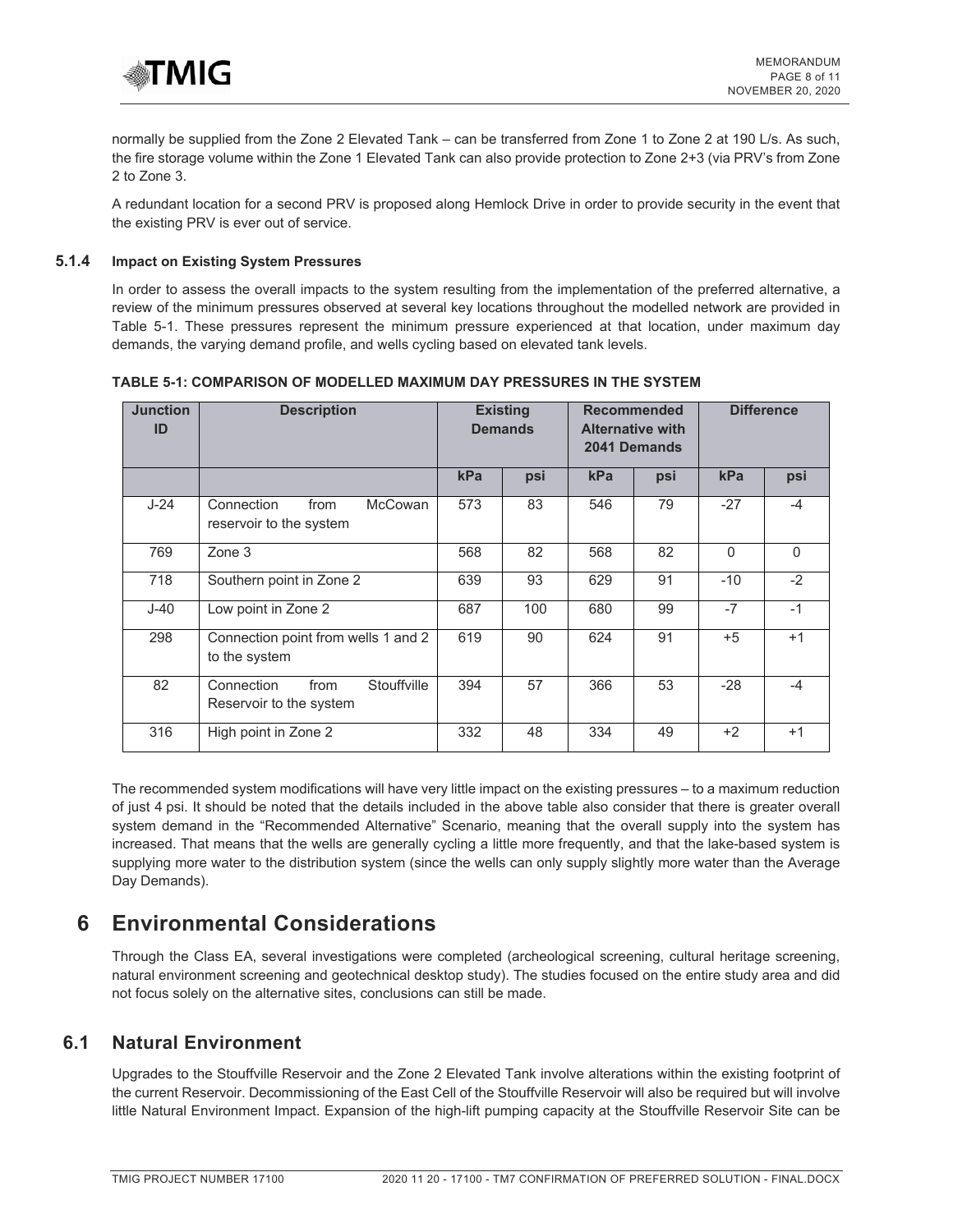

accommodated with little-to-no impact to the natural environment, the extents ot which will be confirmed through the detailed design processes.

Mitigation measures will be implemented as required during construction to minimize or prevent any impact to the natural environment.

### **6.2 Archaeological**

There are 38 registered archeological sites within 1 km of the Class EA study area. The significant sites from a culture heritage perspective are generally located in the established community core.

There is no anticipated archaeological impact from the Preferred Alternative, as all works will be undertaken on existing sites or Right of Ways.

### **6.3 Socio-Cultural**

As all of the proposed works are to take place on existing facility sites, there are no works planned in the vicinity of any cultural heritage properties.

There will be some noise and vibration resulting from the construction activities related to the works to install new PRVs, upgrades to Stouffville Reservoir and High Lift Pumping Station, and rehabilitation of the existing Zone 2 Elevated Tank. These impacts can be mitigated by adhering to daily construction time constraints.

There could be local service disruptions during installation of the required pressure-reducing valve. As per standard procedures, residents should be notified of this disruption in advance.

## **7 Confirmation of Class EA Schedule**

The individual components of the preferred solution dictate the Class EA schedule. Each of the five components of the preferred storage solution are listed below, with their classification under the Class EA guideline.

**Upgrade the Stouffville Reservoir - West Cell** 

This constitutes a refurbishment of the existing reservoir cell, which is classified as a 'Schedule A' activity:

*1. Normal or emergency operational activities. Such activities may include… repairs and renovations to treatments and pumping plant equipment, water storage facilities, distribution mains and appurtenances.* 

**Upgrade the High-Lift BPS** 

This capacity expansion is classified as a 'Schedule A' activity:

*2. Increase pumping station capacity by adding or replacing equipment where new equipment is located within an existing building or structure.* 

■ Rehabilitate Zone 2 Elevated Tank

This constitutes a refurbishment of the existing elevated tank, which is classified as a 'Schedule A' activity:

*1. Normal or emergency operational activities. Such activities may include… repairs and renovations to treatments and pumping plant equipment, water storage facilities, distribution mains and appurtenances.* 

• Decommission Stouffville Reservoir – East Cell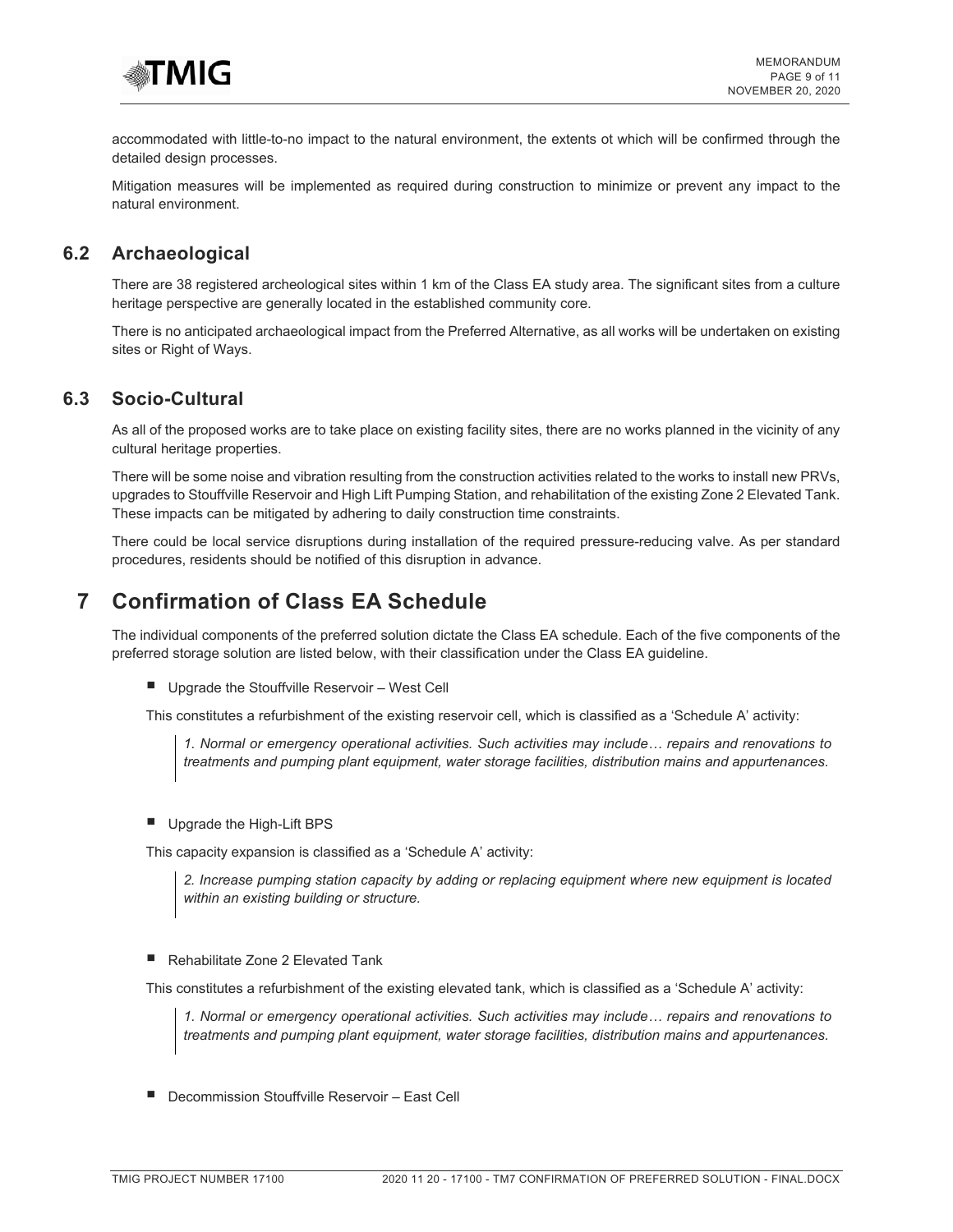

Retiring the Reservoir cell is classified as a 'Schedule A+' activity:

*5. Retire a water facility which would have been planned under Schedule B or C of the Municipal Class EA for its establishment.* 

**• Install New Pressure-Reducing Valve** 

Valves are defined as appurtenances with respect to water distribution systems, which classifies this work as a 'Schedule A' activity'

*1. Normal or emergency operational activities. Such activities may include… install new service connections, hydrants and appurtenances from existing watermains.* 

Of the five individual projects identified above, the project with the most rigorous Class EA schedule is the retirement of the Stouffville Reservoir, which is classified as a Schedule A+ activity. As this Class EA process was undertaken as a 'Schedule B' exercise, the Class EA requirements of all of the above elements have therefore been satisfied.

## **8 Property Acquisition**

The preferred storage solution projects will all be implemented within existing Regional facilities, and on lands currently owned by the Region. No additional property is required, as the Zone 2 Elevated Tank will be rehabilitated, and not removed and replaced. It is anticipated that the PRV will be constructed by the Town, through a joint agreement with the Region.

There is no property acquisition required for the 'Do Nothing' water supply alternative.

## **9 Next Steps**

As there were no objections from the project stakeholders, the next step in the Class EA Process is to prepare the Notice of Completion and the Project File Report, which will be placed on the Public Record for a period of 30 days.

Following the public review period, the Class EA process for Schedule B activities identifies that – unless a Part II Order Request is submitted – the Region can proceed to implementation of the preferred solution (Class EA, Phase 5).